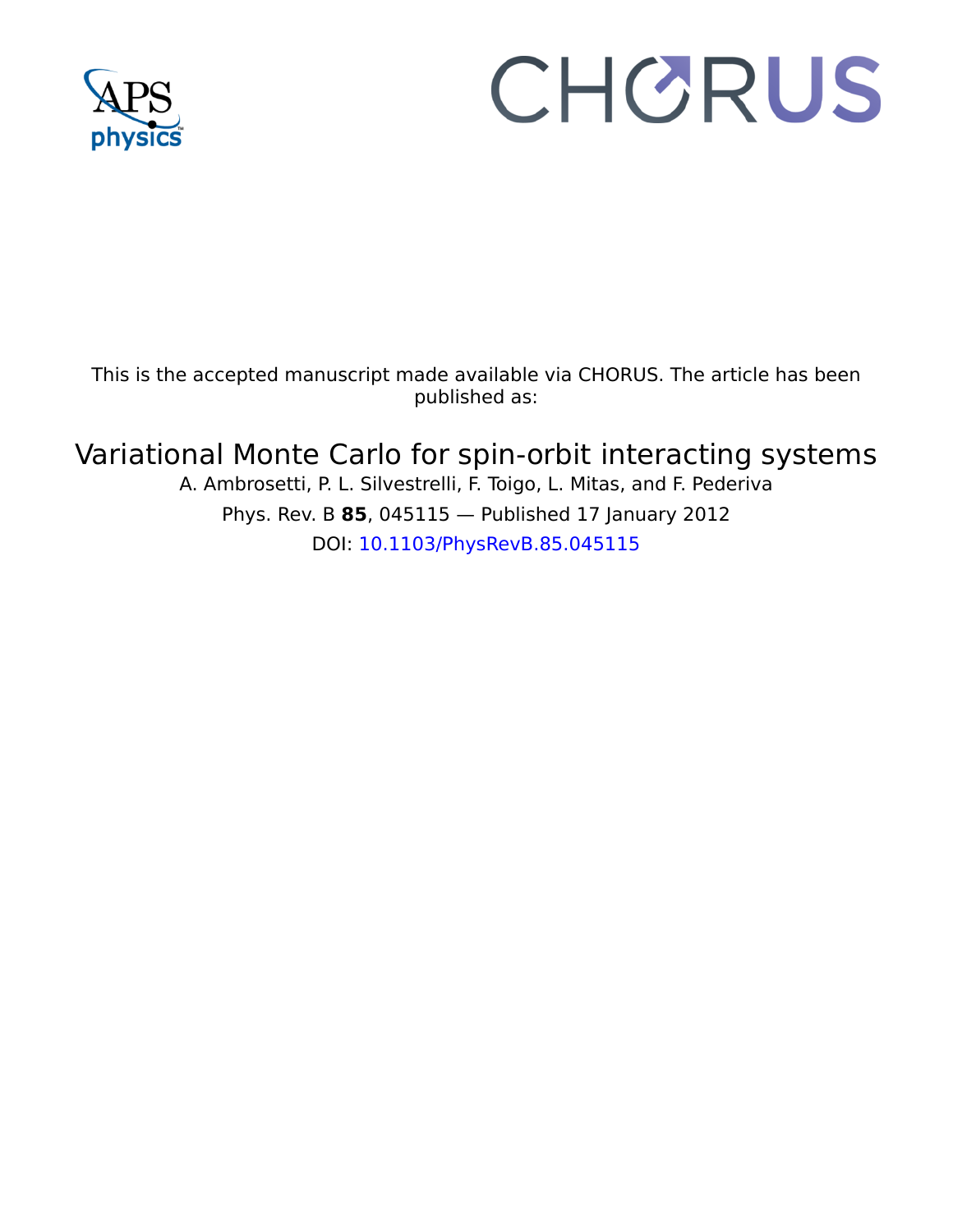# Variational Monte Carlo for spin-orbit interacting systems

A. Ambrosetti,<sup>∗</sup> P.L. Silvestrelli, and F. Toigo

Dipartimento di Fisica, University of Padova, via Marzolo 8, I–35131, Padova, Italy

L. Mitas

Department of Physics, North Carolina State University, Raleigh, NC 27695-8202, USA

F. Pederiva

Dipartimento di Fisica, University of Trento, via Sommarive 14, I–38123, Povo, Trento, Italy and INFN, Gruppo Collegato di Trento, Trento, Italy

Recently, a diffusion Monte Carlo algorithm was applied to the study of spin dependent interactions in condensed matter<sup>1</sup>. Following some of the ideas presented therein, and applied to a Hamiltonian containing a Rashba-like interaction, a general variational Monte Carlo approach is here introduced that treats in an efficient and very accurate way the spin degrees of freedom in atoms when spin orbit effects are included in the Hamiltonian describing the electronic structure. We illustrate the algorithm on the evaluation of the spin-orbit splittings of isolated C, Tl, Pb, Bi, and Po atoms. In the case of the carbon atom, we investigate the differences between the inclusion of spin-orbit in its realistic and effective spherically symmetrized forms. The method exhibits a very good accuracy in describing the small energy splittings, opening the way for a systematic quantum Monte Carlo studies of spin-orbit effects in atomic systems.

PACS numbers:

# I. INTRODUCTION

when spin orbit effects are included in the Hamiltonian describing<br>o atoms. In the case of the caphon atom, we investigate the different<br>o atoms. In the case of the carbon atom, we investigate the different<br>o-orbit in its arisin in condensad mather. Fallowing some of the ideas presented the<br>relation and applied to a model that tens in an differential over the idea presented theories in the mathematic and were incoming the spin degrees of f In the last few decades, Quantum Monte Carlo (QMC) techniques were successfully applied to a large number of systems in different fields of physics, quantum chemistry and materials science<sup>2–4</sup>. The high accuracy obtained and the possibility of treating a relatively large number of particles within an affordable computational cost have certainly been the key ingredients for such a success. A fundamental property of QMC methods resides also in their scalability, which, due to the introduction and recent proliferation of massively parallel systems, makes a good case for a future applicability to large quantum many-body systems, up to now mainly investigated by means of Density Functional methods. Several years ago, an extension of the diffusion Monte Carlo (DMC) algorithm, employing an efficient recasting of the Green's function, was applied to many nucleon systems with interactions depending on the spin and isospin degrees of freedom<sup>5</sup> . This seminal paper has opened the way to studies of broad classes of systems in which spin related effects play a fundamental role. Most successful applications so far attain the field of nuclear physics<sup>6</sup>. However, in the last few years the method was extended to many electron systems, and in particular to the study of the two-dimensional homogeneous electron  $\text{gas}^{1,7}$  and parabolic quantum dots<sup>8</sup>. These models are often used to describe quasi two-dimensional nanostructures built on semiconductor heterojunctions, where the confining potential shows an asymmetry giving rise to a transverse electric field interacting with the moving electrons. This coupling can be described by an effective Rashba spinorbit Hamiltonian. The next natural extension of the method in condensed matter application is the study of

spin-orbit (SO) effects in atoms, molecules and solids. Preliminary estimations show that QMC methods should be able to provide the necessary accuracy and affordability for bringing to a completely new level the theoretical investigation in this area. The extension is highly non trivial, mostly due to the technical issues that might in principle limit the accuracy of a QMC calculation in presence of a non-central interaction.

One of the main issues concerning the DMC method is the need for trial wave functions, i.e. accurate approximations to the exact solution of the Schroedinger's equation. The availability of a good trial wave function represents a crucial challenge both at the computational and at a more fundamental level. The trial wave function not only affects the computational efficiency of the DMC calculation, but for Fermionic systems, determines the accuracy of the final result as a consequence of the necessity of applying the so-called "fixed-node" approximation"<sup>9-11</sup>. An additional problem which comes to the forefront in the case of spin-orbit interaction is the necessity to deal with operators which do not necessarily commute with the rest of the Hamiltonian.

Both these problems are usually tackled via a preliminary variational Monte Carlo (VMC) approach. Regarding the first challenge, VMC is an important, effective way of dealing with optimization of trial wave functions including almost arbitrarily complex many-body  $correlations<sup>12,13</sup>$ . Concerning the second issue, the DMC expectations of operators (denoted as  $O$ ) not commuting with the Hamiltonian is known to be biased by errors depending on the trial wave function accuracy as well, so that efficient optimization is again an important way to alleviate this problem. In DMC, such errors stem from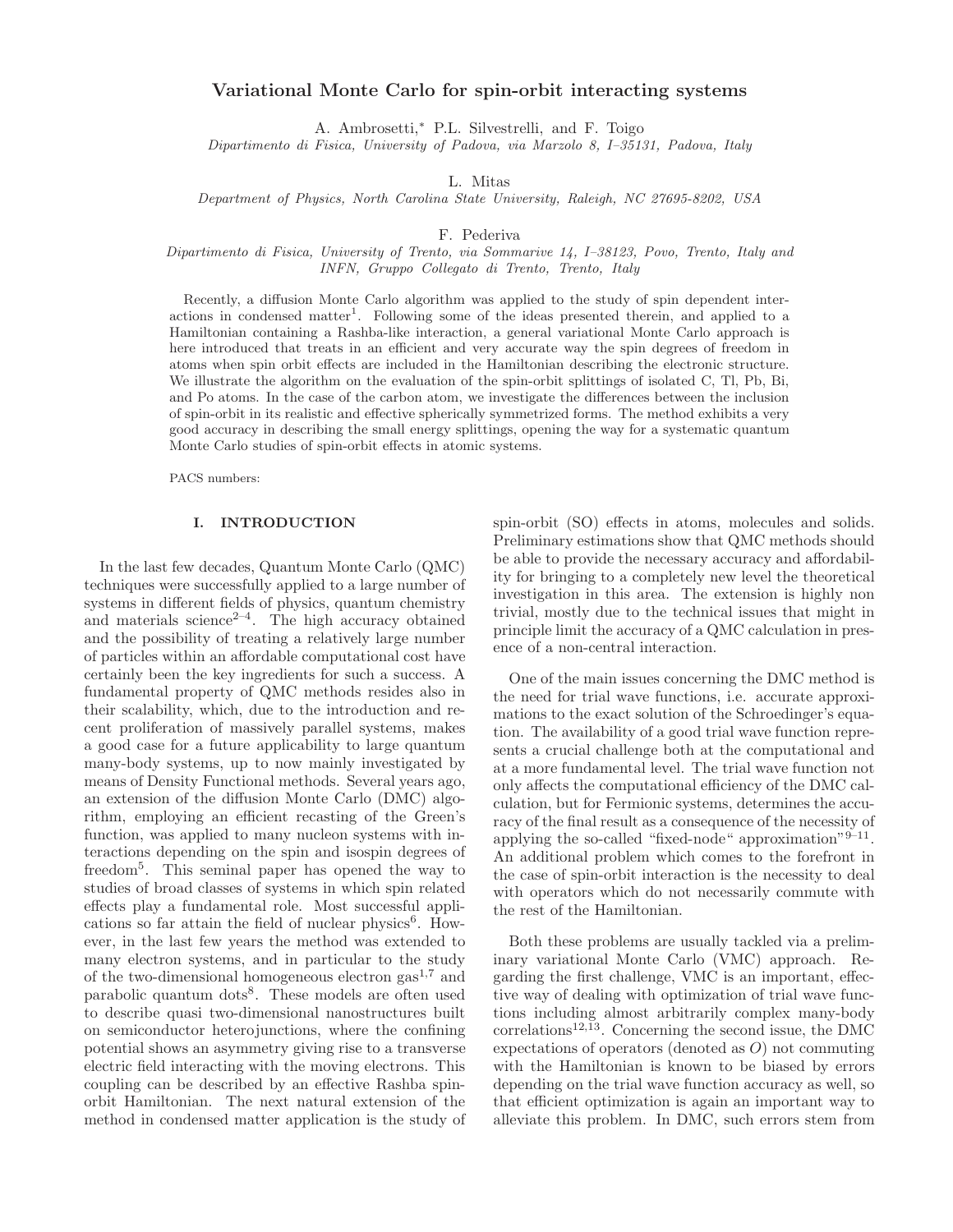the way DMC expectation values are computed:

$$
\langle O \rangle_{DMC} = \frac{\langle \phi_T | O | \psi \rangle}{\langle \phi_T | \psi \rangle}.
$$
 (1)

Here  $\phi_T$  represents the trial wave function while  $\psi$  is the DMC ground state of the system. If  $[O, H] = 0$  this in principle introduces no bias since  $\psi$  is an eigenstate of H. If this is not the case, the estimate is affected by a bias depending on  $\phi_T$ , and it is usually corrected to the leading order by using the formula

$$
\langle \psi | O | \psi \rangle \sim 2 \langle \phi_T | O | \psi \rangle - \langle \phi_T | O | \phi_T \rangle, \qquad (2)
$$

where integrals are normalized and the last term corresponds to the VMC estimate of the operator O over  $\phi_T$ . From these arguments it is possible to grasp how an efficient VMC algorithm capable of explicitly dealing with spin degrees of freedom is of significant importance, not only as a robust and reliable numerical method itself, but also as for the development of the more sophisticated QMC algorithms.

In this paper we present the theory, the Monte Carlo algorithm, and the results assessing the possibility of developing wave functions containing the necessary correlation at the antisymmetric level (i.e. in the part of the wave function which is usually described by a Slater determinant) by means of a variational procedure. The many body correlations that are usually introduced in order to describe the short range effects of the Coulomb interaction are neglected on purpose for the C atom in order to make the peculiar aspects of the spin-dependent algorithm clear. Two body correlations are instead introduced in calculations relative to the more relevant cases of heavier atoms. The paper is organized as follows. In section II the VMC algorithm and the structure of the spinorial wave functions used in the calculations are illustrated. Section III presents applications to the evaluation of spin-orbit splittings in C, Tl, Pb, Bi and Po. Section IV is devoted to conclusions.

### II. METHOD

Variational Monte Carlo is a very efficient algorithm for evaluating expectation values of observables over a given trial wave function through the computation of integrals of the kind

$$
\frac{\langle \psi_T | O | \psi_T \rangle}{\langle \psi_T | \psi_T \rangle}.
$$
\n(3)

Its efficiency is basically due to a stochastic integration which yields statistical errors for the integral estimate decreasing as  $N_{iter}^{-1/2}$  ( $N_{iter}$  stands for the number of iterations), irrespective of the integral dimensionality.

When one restricts to Hamiltonians or operators with no explicit spin dependence, it is not necessary to perform the summations over the spin degrees of freedom. These

become static variables, and can simply be treated as labels. As a consequence, once a spin state and spin labels have been specified, the equation above can be rewritten as:

$$
\frac{\int dR\psi_T^*(R)\psi_T(R)\frac{\mathcal{O}\psi_T(R)}{\psi_T(R)}}{\int dR\psi_T^*(R)\psi_T(R)},\tag{4}
$$

where  $R$  here represents the space coordinates for the system.

On the other hand, for Hamiltonians containing a spinorbit interactions, the same simplification is not correct. The trial wave function will be, in general, made up with Slater determinants containing single particle spinors and all the spin variables should be in this case taken into account explicitly. Spinors in general have nontrivial forms, and the spin state of the single particles could change as a function of the space coordinates. This means that in general one needs to perform a summation over a complete spin basis:

$$
\int dR \sum_{S} \frac{\langle \psi_T | R, S \rangle \langle R, S | O | \psi_T \rangle}{\langle \psi_T | \psi_T \rangle}.
$$
 (5)

Clearly, one way or another, one has to sample the relevant degrees of freedom in order to evaluate the impact of the spin on the expectation values. One possible way is to sum over the spin variables, *i.e.* sample the  $2^N$  discrete space.

What is proposed here is an alternative approach in which integration over auxiliary variables takes the place of the discrete sum. Although the number of integration variables is increased, exploiting the VMC algorithm this can be performed without significant loss of computational efficiency.

The trial wave function which we employ in calculations is a single Slater determinant of single-particle spinors. Let us first consider the simple two-electron case in order to illustrate the method. The spinors we will use are

$$
\vec{\psi}_1 = \begin{pmatrix} \psi_1^1 \\ \psi_2^1 \end{pmatrix} \qquad \vec{\psi}_2 = \begin{pmatrix} \psi_1^2 \\ \psi_2^2 \end{pmatrix} \tag{6}
$$

The spacial coordinates of the two electrons will be  $\vec{r_1}$ and  $\vec{r}_2$  while the spin coordinates can be parameterized as follows:

$$
\vec{s}_1 = \begin{pmatrix} \sin(\alpha_1)e^{i\delta_1} \\ \cos(\alpha_1) \end{pmatrix} \qquad \vec{s}_2 = \begin{pmatrix} \sin(\alpha_2)e^{i\delta_2} \\ \cos(\alpha_2) \end{pmatrix} \tag{7}
$$

The Slater determinant can be written as

$$
\Phi(\vec{r}_1, \vec{s}_1, \vec{r}_2, \vec{s}_2) = \det \begin{pmatrix} \langle \vec{s}_1, \vec{r}_1 | \vec{\psi}_1 \rangle & \langle \vec{s}_1, \vec{r}_1 | \vec{\psi}_2 \rangle \\ \langle \vec{s}_2, \vec{r}_2 | \vec{\psi}_1 \rangle & \langle \vec{s}_2, \vec{r}_2 | \vec{\psi}_2 \rangle \end{pmatrix} . \tag{8}
$$

A complete spin basis for this system is  $\uparrow \uparrow, \uparrow \downarrow, \downarrow \uparrow, \downarrow \downarrow$ , so that, given a second wave function  $\Phi'$  of the same form as  $\Phi$ , the following equality holds:

$$
\langle \Phi | \Phi' \rangle = \langle \Phi | \uparrow \uparrow \rangle \langle \uparrow \uparrow | \Phi' \rangle + \langle \Phi | \uparrow \downarrow \rangle \langle \uparrow \downarrow | \Phi' \rangle
$$
  
+ 
$$
\langle \Phi | \downarrow \uparrow \rangle \langle \downarrow \uparrow | \Phi' \rangle + \langle \Phi | \downarrow \downarrow \rangle \langle \downarrow \downarrow | \Phi' \rangle.
$$
 (9)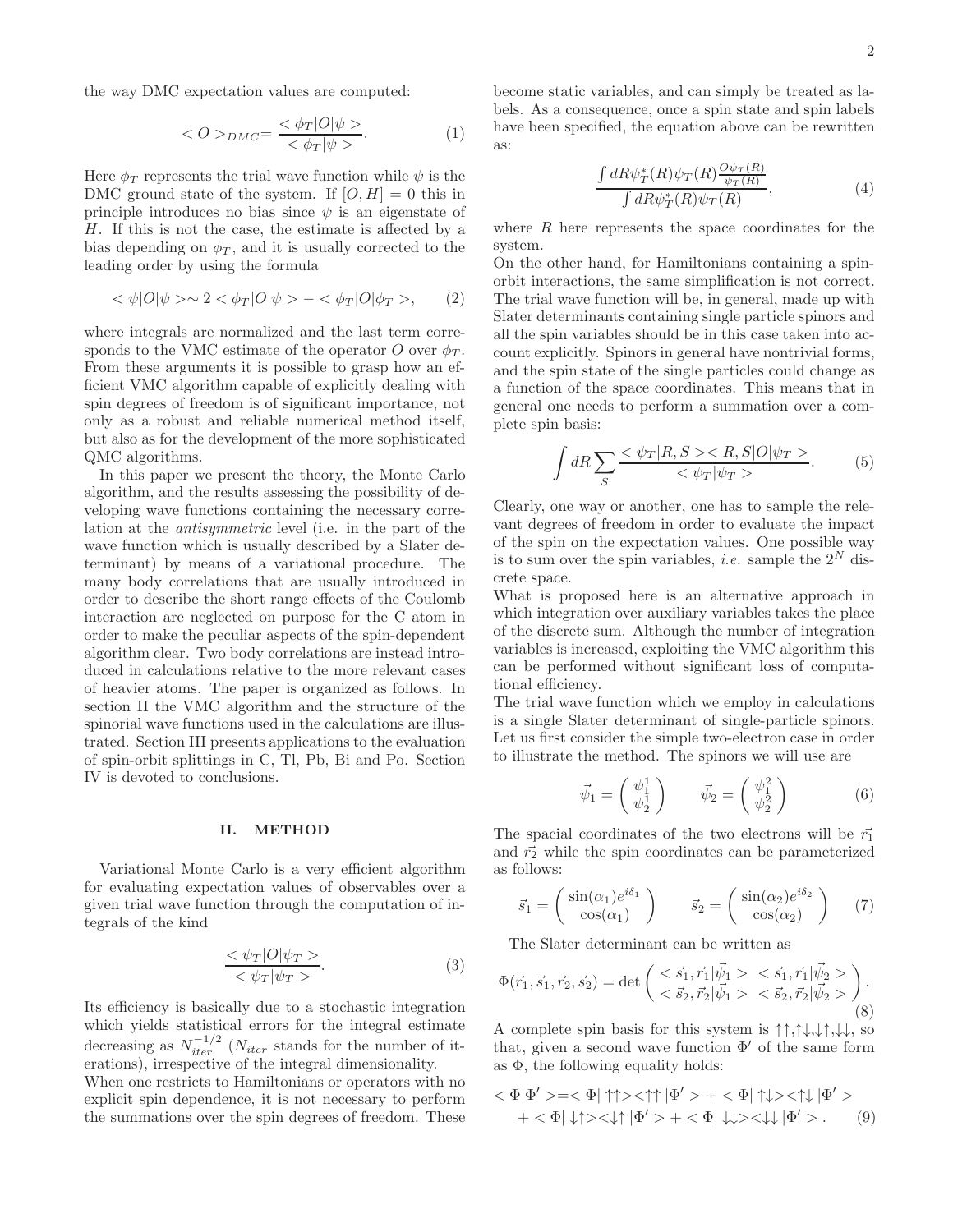The terms involved in this summation are:

$$
\langle \uparrow \uparrow | \Phi \rangle = \psi_1^1(\vec{r_1}) \psi_1^2(\vec{r_2}) - \psi_1^2(\vec{r_1}) \psi_1^1(\vec{r_2}) \n\langle \uparrow \downarrow | \Phi \rangle = \psi_1^1(\vec{r_1}) \psi_2^2(\vec{r_2}) - \psi_1^2(\vec{r_1}) \psi_2^1(\vec{r_2}) \n\langle \downarrow \uparrow | \Phi \rangle = \psi_2^1(\vec{r_1}) \psi_1^2(\vec{r_2}) - \psi_2^2(\vec{r_1}) \psi_1^1(\vec{r_2}) \n\langle \downarrow \downarrow | \Phi \rangle = \psi_2^1(\vec{r_1}) \psi_2^2(\vec{r_2}) - \psi_2^2(\vec{r_1}) \psi_2^1(\vec{r_2}). \tag{10}
$$

Writing  $\Phi$  explicitly as

$$
\Phi(\vec{r}_1, \vec{s}_1, \vec{r}_2, \vec{s}_2) =
$$
\n
$$
= (\psi_1^1(\vec{r}_1)e^{i\delta_1}\sin(\alpha_1) + \psi_2^1(\vec{r}_1)\cos(\alpha_1)) \cdot
$$
\n
$$
(\psi_1^2(\vec{r}_2)e^{i\delta_2}\sin(\alpha_2) + \psi_2^2(\vec{r}_2)\cos(\alpha_2))
$$
\n
$$
- (\psi_1^2(\vec{r}_1)e^{i\delta_1}\sin(\alpha_1) + \psi_2^2(\vec{r}_1)\cos(\alpha_1)) \cdot
$$
\n
$$
(\psi_1^1(\vec{r}_2)e^{i\delta_2}\sin(\alpha_2) + \psi_2^1(\vec{r}_2)\cos(\alpha_2)) \qquad (11)
$$

it is possible to demonstrate how the summation (9) can be exactly rewritten as an integral over the spin parameters  $\alpha_{1,2}$  and  $\delta_{1,2}$  in the following way:

$$
\langle \Phi | \Phi' \rangle = Const \cdot \int \left[ \int_0^{2\pi} \Phi(\vec{r}_1, \vec{s}_1, \vec{r}_2, \vec{s}_2)^* \Phi'(\vec{r}_1, \vec{s}_1, \vec{r}_2, \vec{s}_2) \right]^{\text{Sli}}
$$

$$
d\alpha_1 d\alpha_2 d\delta_1 d\delta_2 \left] d\vec{r}_1 d\vec{r}_2 \qquad (12)
$$

In order to prove the above statement we take into consideration the terms corresponding to  $\langle \Phi | \uparrow \uparrow \rangle \langle \uparrow \uparrow \rangle$  $|\Phi\rangle$ , since all other terms can be obtained in the same way. First of all we notice that

$$
\int_0^{2\pi} d\alpha_i \int_0^{2\pi} d\alpha_j \sin(\alpha_i) \sin(\alpha_j) = \delta_{i,j} 2\pi^2
$$

$$
\int_0^{2\pi} d\alpha_i \int_0^{2\pi} d\alpha_j \cos(\alpha_i) \cos(\alpha_j) = \delta_{i,j} 2\pi^2
$$

$$
\int_0^{2\pi} d\alpha_i \int_0^{2\pi} d\alpha_j \sin(\alpha_i) \cos(\alpha_j) = 0. \tag{13}
$$

This means that only those terms with pairs of sines and cosines of the same angles will give a non zero contribution. Using these relations we can select only the interesting terms:

$$
\int_0^{2\pi} d\alpha_1 d\alpha_2 \left[ \psi_1^1(\vec{r}_1)^* e^{-i\delta_1} \sin(\alpha_1) \psi_1^2(\vec{r}_2)^* e^{-i\delta_2} \sin(\alpha_2) -\psi_1^2(\vec{r}_1)^* e^{-i\delta_1} \sin(\alpha_1) \psi_1^1(\vec{r}_2)^* e^{-i\delta_2} \sin(\alpha_2) \right] \cdot \left[ \psi_1'^1(\vec{r}_1) e^{i\delta_1} \sin(\alpha_1) \psi_1'^2(\vec{r}_2) e^{i\delta_2} \sin(\alpha_2) -\psi_1'^2(\vec{r}_1) e^{i\delta_1} \sin(\alpha_1) \psi_1'^1(\vec{r}_2) e^{i\delta_2} \sin(\alpha_2) \right] \tag{14}
$$

which give

$$
Const \cdot [\psi_1^1(\vec{r}_1)^* \psi_1^2(\vec{r}_2)^* \psi_1'^1(\vec{r}_1) \psi_1'^2(\vec{r}_2) + \psi_1^2(\vec{r}_1)^* \psi_1^1(\vec{r}_2)^* \psi_1'^2(\vec{r}_1) \psi_1'^1(\vec{r}_2) -\psi_1^1(\vec{r}_1)^* \psi_1^2(\vec{r}_2)^* \psi_1'^2(\vec{r}_1) \psi_1'^1(\vec{r}_2) -\psi_1^2(\vec{r}_1)^* \psi_1^1(\vec{r}_2)^* \psi_1'^1(\vec{r}_1) \psi_1'^2(\vec{r}_2)],
$$
(15)

and this is precisely what one would obtain from the products of the first row of Eq. (10). As mentioned above, all the other terms of (9) can be obtained in the same way, proving the equality Eq. (12). Furthermore, one can easily see how the integration over the variables  $\delta_i$  is not necessary since these variables appear only as a phase, which exactly cancels out in the non-vanishing terms. Besides this, though the proof of (12) was explicitly given for the particular  $N = 2$  case, it can be shown that the same relation holds for any  $N$ . This property holds due to the relations (13), which actually ensure a correct selection of all the necessary terms. The basic idea is that up (down) states of any particle will only be matched to the corresponding up (down) states of the same particle, and this precisely corresponds to projection over a fixed spin state. Since all combinations are taken into account by the presence of both up and down states for all particles, we have accomplished the summation over the entire basis set.

All interesting observables O which can be estimated with VMC, when acting on a Slater determinant, require at most the use of a linear combination of some new Slater determinants. This can be expressed as

$$
\langle R, S|O|\Phi\rangle \sum_{i} \langle R, S|\Phi'_{i}\rangle \tag{16}
$$

and for linearity the expressions we found can easily be applied. At this point, equation (5) can be rewritten as

$$
\frac{\int dR d\alpha \psi_T^*(R,\alpha)\psi_T(R,\alpha)\frac{\partial \psi_T(R,\alpha)}{\psi_T(R,\alpha)}}{\int dR d\alpha \psi_T^*(R,\alpha)\psi_T(R,\alpha)}.\tag{17}
$$

where the spin coordinates of the system  $S$  have been rewritten in terms of the parameters set  $\alpha$  using (7).

Mapping the sum over the discrete  $2^N$ -dimensional spin space into an integration over  $N$  continuous auxiliary variables allows for a direct VMC integration in an extended space. The overall scaling of the method will not be affected by the presence of additional spin variables, and the computational cost will still show a cubic dependence on  $N$ . Furthermore, the possibility of treating correlations within a  $N^3$  scaling appears very appealing if compared to other costly quantum chemistry methods. As mentioned earlier, the proposed algorithm does not represent the only possibility for spin summation. A possible alternative could be that of a VMC-sampled sum over the possible spin states and this would also represent an efficient algorithm.

# III. APPLICATIONS

A broad class of problems exists in which the method discussed above can be applied. Nevertheless, it must also be stressed that it is not always easy to find a good trial wave function when an interaction of the spin-orbit kind is included in the Hamiltonian. This is mainly due to the non-locality of the spin-orbit interactions.

In order to test the applicability of the method to atomic systems in presence of spin-orbit interactions, we chose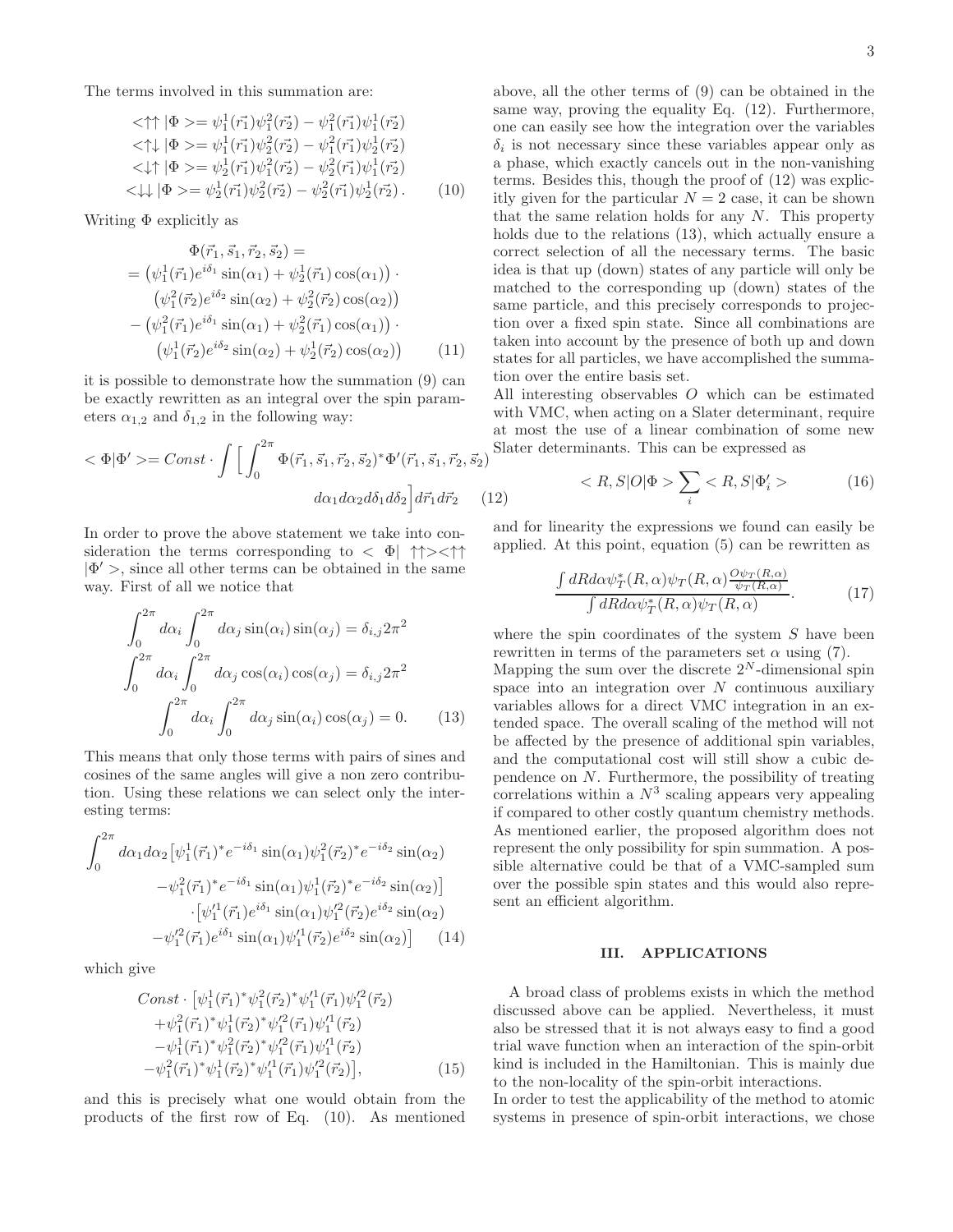to test this method on isolated C, Tl, Pb, Bi and Po atoms. By investigating both a light atom like Carbon and heavier elements, diverse spectra showing very different energy splittings are considered, corresponding to the two distinct limits of LS and jj coupling.

#### A. Carbon atom

The carbon atom has six electrons and can be considered as a light element. Although the spin-orbit effects are known to be very small and of little relevance for most properties, they still induce observable splittings in the energy spectrum. Furthermore, the computation of these very small energy differences represents a good starting test for the efficiency of the method. The all-electron Hamiltonian which was employed in the calculations concerning the carbon atom is given by

$$
H = \sum_{i=1} \left( \frac{\mathbf{P}_i^2}{2m} + V_{SO}^i - \frac{Z}{\mathbf{r}_i} \right) + \sum_{i < j} \frac{1}{\mathbf{r}_{ij}} \tag{18}
$$

where  $V_{SO}^{i}$  accounts for the spin-orbit interaction for the  $i - th$  electron. It should be noted that the spin-orbit potential is the only relativistic effect contained in this Hamiltonian. The rest of the relativistic corrections were neglected since they do not contribute to the level splittings if we assume the wave functions given below. The trial wave functions employed in the calculations were linear combinations of Slater determinants of single particle Hartree-Fock orbitals $14$ . Since the interest, regarding the C atom, was focused on providing a good test for the method using a well-known type of wave function, no optimization was performed, and the combinations of Slater determinants were fixed by the imposed spinspatial symmetries in the LS coupling.

The spin-orbit interaction in atoms comes from an approximated form of the Dirac equation and can be written (for the  $i - th$  particle) as

$$
V_{SO}^{i}\psi = -\frac{\hbar^{2}}{4m^{2}c^{2}}i\vec{\sigma}_{i} \cdot \left[ \left(\vec{\nabla}_{i}V\right) \times \vec{\nabla}_{i}\psi \right] \tag{19}
$$

where  $V$  in this case is the total potential felt by the considered particle. This potential contains both the attractive contribution from the nucleus and the sum of the repulsive interactions with all other electrons. What is commonly done is approximating  $V$  with an effective potential  $V_{eff}$  having spherical symmetry. Within this approximation, equation (19) can be rewritten as

$$
\frac{1}{2m^2c^2}\frac{1}{r}\frac{dV_{eff}^i}{dr}\vec{L}_i \cdot \vec{S}_i \psi.
$$
 (20)

In case the Coulomb repulsion among electrons is neglected, one is left with a sum of single particle Hamiltonians and if the factor in Eq. (20) multiplying  $\vec{L}_i \cdot \vec{S}_i$ is substituted by a constant, the problem can be exactly solved in analytic form. The term  $\vec{L}_i \cdot \vec{S}_i$  in fact commutes

with the rest of the Hamiltonian, which is spherically symmetric. However, as soon as the electron-electron Coulomb interaction is taken into account the exact solution is unknown. As already mentioned, since the SO interaction in C is known to yield very small energy splittings, it is reasonable to treat it within the LS coupling procedure. This is done by writing the Hamiltonian (18) as  $H = H_1 + H_2$  where  $H_2 = \sum_i V_{SO}^i$  and combining eigenstates of  $H_1$  (which are eigenstates of both **L** and S) in order to obtain eigenstates of **J**. Calling the eigenstates of  $H_1$  as  $|\gamma LSM_LM_S\rangle$  ( $\gamma$  stands for all residual quantum numbers), it may be shown by using the Wigner-Eckart theorem that

$$
\langle \gamma LSM_L M_S | H_2 | \gamma LSM_L' M_S' \rangle =
$$
  

$$
\mathcal{A} \langle \gamma LSM_L M_S | \mathbf{L} \cdot \mathbf{S} | \gamma LSM_L' M_S' \rangle
$$
 (21)

where A is a constant depending on  $(\gamma LS)$ . The eigenstates of J can be obtained as linear combinations of the  $|\gamma L S M_L M_S| >$  states and can be denoted as  $|\gamma L S J M_J >$ . At this point it is easily shown that

$$
\langle \gamma LSJM_J | H_2 | \gamma LSJM_J \rangle =
$$
  
\n
$$
\frac{1}{2} \mathcal{A} \left[ J(J+1) - L(L+1) - S(S+1) \right]
$$
 (22)

Notice how the expectation value of a sum of single particle terms  $H_2$  is related to that of  $\mathbf{L} \cdot \mathbf{S}$  (S and L are the total spin and angular momentum) by the constant  $A$ . This constant contains the effect of the effective potential  $V_{eff}$  and in general it cannot be determined analytically. However, when the SO interaction (19) is approximated by  $CL_i \cdot S_i$  with  $C$  constant,  $A$  can be calculated exactly. A first test for our method consisted in verifying the relations above and comparing the numerical result for A with the analytically computed value. In table I numerical and analytical results are compared for three different states, showing excellent agreement with the predictions of the Wigner-Eckart theorem.

| $\langle \sum_i \mathbf{L}_i \cdot \mathbf{S}_i \rangle$<br>$\mathbf{L}_i\cdot\mathbf{S}_i>$<br>$-1.001(2)$<br>0.5005(1)<br>$1 \t1 \t0$<br>0.5<br>$-1.0$<br>0.5004(7)<br>$-0.5004(7)$<br>0.5<br>1 1 1<br>$-0.5$<br>0.4997(5)<br>0.4997(5)<br>0.5<br>0.5 | L S J | numerical | analytical | numerical analytical |  |
|---------------------------------------------------------------------------------------------------------------------------------------------------------------------------------------------------------------------------------------------------------|-------|-----------|------------|----------------------|--|
|                                                                                                                                                                                                                                                         |       |           |            |                      |  |
|                                                                                                                                                                                                                                                         |       |           |            |                      |  |
|                                                                                                                                                                                                                                                         |       |           |            |                      |  |
|                                                                                                                                                                                                                                                         |       |           |            |                      |  |

TABLE I: Analytical and numerical results for the mean value of the SO interaction  $(C=1)$  and effective coupling constant A over the three lowest energy states given by fixed  $L = 1, S = 1$ and  $J = 0, 1, 2$ . Results are reported in atomic units

A second set of calculations was then performed, including this time a SO interaction of the form (20) in order to obtain an estimate of the energy splitting induced by the effective spherical potential  $V_{eff}$ . The only contributions to the SO splitting in the C atom come from the two occupied 2p orbitals, therefore it was only necessary to take the effective potential  $V_{eff}$  for 2p electrons into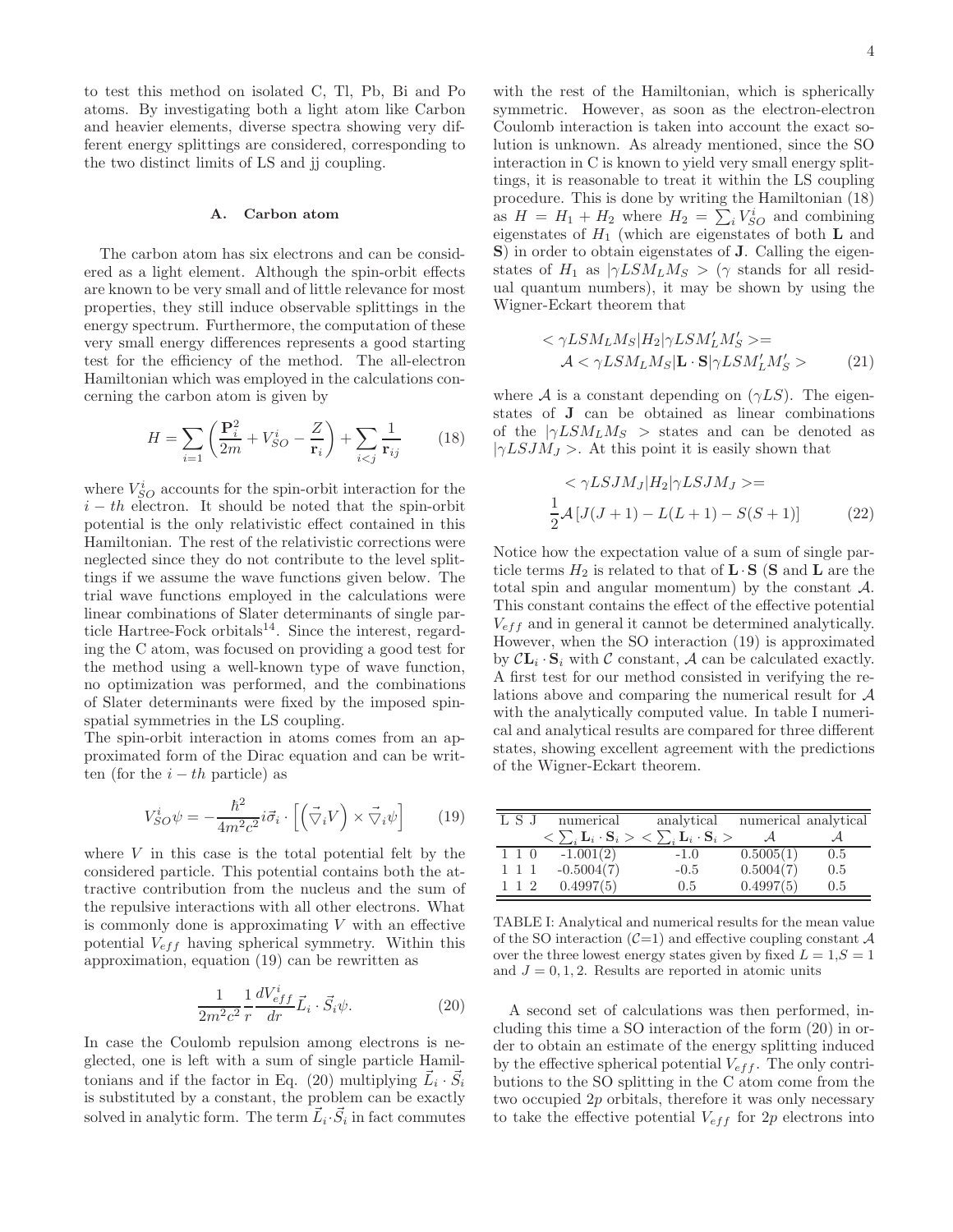account. Following  $Slater^{15}$ , in a single particle picture one could write the effective potential for the particle i as

$$
V_{eff}^{i}(r) = \frac{Z_{eff}^{i}(r)}{r}
$$

$$
Z_{eff}^{i}(r) = Z - \int_{0}^{r} \sum_{j \neq i} |\phi_{j}(\mathbf{r})|^{2} d\mathbf{r}
$$
(23)

VMC calculations were done for the energy splittings of the lowest energy states  $(L = 1, S = 1)$ . The results (see table II) are in qualitatively good agreement with experimental data $16$ . The relative energy differences between  $(J = 0, J = 1)$  and  $(J = 1, J = 2)$  states follow the theoretical ratio  $(1/2)$ , though they both are too large. The fact that splittings from experimental data do not show the theoretical 1/2 ratio makes the result for the larger splitting worse. In order to check whether our VMC method would give a correct description also in case of a realistic SO interaction, further testing was done: in case  $V_{eff}$  is substituted by  $Z/r^2$  and the radial parts of the 2p single particle wave functions are given by a single orbital of the Slater type

$$
S_{jl}(r) = N_{jl}r^{n_{jl}-1} \exp(-z_{jl}r)
$$
  

$$
N_{jl} = (2z_{jl})^{n_{jl}+1/2}/[(2n_{jl})!]^{1/2}
$$
 (24)

 $(n_{ij} = 1, 2, 3, ...$  and  $z_{ij}$  are fitting parameters) one can obtain an exact analytical form for the SO splitting. Also in this case the numerical results were in excellent agreement with the theoretical predictions.

| L S J realistic $V_{SO}$ effective $V_{SO}$ |                           |
|---------------------------------------------|---------------------------|
| $1 \t1 \t0 \t-2.9(2) \t10^{-5}$             | $-3.3(2) \cdot 10^{-5}$   |
| $1 \ 1 \ 1 \ -1.4(1) \cdot 10^{-5}$         | $-1.6(1)$ $\cdot 10^{-5}$ |
| $1 \ 1 \ 2 \ 1.4(1) \cdot 10^{-5}$          | $1.7(2) \cdot 10^{-5}$    |

TABLE II: Numerical results for the mean value of the realistic (19) and effective SO interaction (20) per electron for the three lowest energy states. Results are reported in atomic units

In order to check the effects of the approximations contained in the effective spherical potential, calculations were done substituting (20) in the Hamiltonian with the realistic SO interaction (19). Once more, SO potential expectation values were computed for the three lowest energy levels. In this case the energy splittings are reduced with respect to the previous case becoming closer to experimental data (see Table III). The relative spacings retain the theoretical ratio 1/2 predicted for spherical potentials as before, but the effective SO coupling constant is close to the experimental one, at least for the smaller splitting  $(J = 0, J = 1)$ . It remains however about 30 percent too large in the  $(J = 1, J = 2)$  case.

In the first case the effective screening of the inner electrons appeared to be not effective enough and one could be led to the conclusion that Hartree-Fock (HF) orbitals

|               | J VMC (effective $V_{SO}$ ) VMC (realistic $V_{SO}$ ) experimental |                       |                      |
|---------------|--------------------------------------------------------------------|-----------------------|----------------------|
|               | $-10(1.5)\cdot 10^{-5}$                                            | $-9(1.5)\cdot10^{-5}$ | $-7.5 \cdot 10^{-5}$ |
|               | (1)                                                                | (1)                   | 0.0                  |
| $\mathcal{D}$ | $20(1) \cdot 10^{-5}$                                              | $17(1) \cdot 10^{-5}$ | $12.3 \cdot 10^{-5}$ |

TABLE III: All electrons SO splittings (defined as  $E(J)$  –  $E(1)$ ) for C. In the second and third columns VMC predictions relative to effective SO and realistic SO respectively. Experimental values in the fourth columns. Results are reported in atomic units

#### B. Tl, Pb, Bi and Po atoms

In order to give a more complete picture of the applicability of the algorithm, the VMC method was also applied to the Tl  $(Z=81)$ , Pb  $(Z=82)$ , Bi  $(Z=83)$  and Po (Z=84) atoms, which exhibit sizable SO interaction effects. While for C the LS coupling was employed, due to the increased strength of the SO interaction, a better approximation for the description of the energy splittings in heavier atoms is given by the  $jj$  coupling scheme. For this reason, the wave function is obtained by combining single-particle  $J_i$  (for the  $i - th$  particle) states into the eigenstates of the total angular momentum J.

Due to the large number of electrons in the Tl to Po atoms, and the very deep ionic potential, it is customary to limit the explicit degrees of freedom to valence electrons by introducing an effective description in terms of pseudopotentials (or effective core potentials). Although there is no a-priori limitation in the number of electron that can be managed in a VMC calculation, very large energy fluctuations coming from the core states are very expensive to average out and are of marginal interest in determining the quantities we are interested in, given that SO splitting is only related to the presence of occupied valence p-states. The pseudopotential employed was taken from Kuechle et.al.<sup>17</sup>, leading to a Hamiltonian (in atomic units) of the following form

$$
-(1/2)\sum_{i}\nabla_{i}^{2} + V_{pp} + \sum_{i\n(25)
$$

where the indices  $i, j$  run over the valence electrons and  $V_{pp}$  is the sum of a spin-orbit averaged ab initio pseudopotential  $V_{av}$ , an SO operator  $V_{so}$  and a term representing effective charge of the pseudo-nucleus.

The use of this pseudopotential has the additional benefit of making possible the comparison to the HF results reported in the same reference. In our calculations, the radial parts of s and p orbitals were represented by an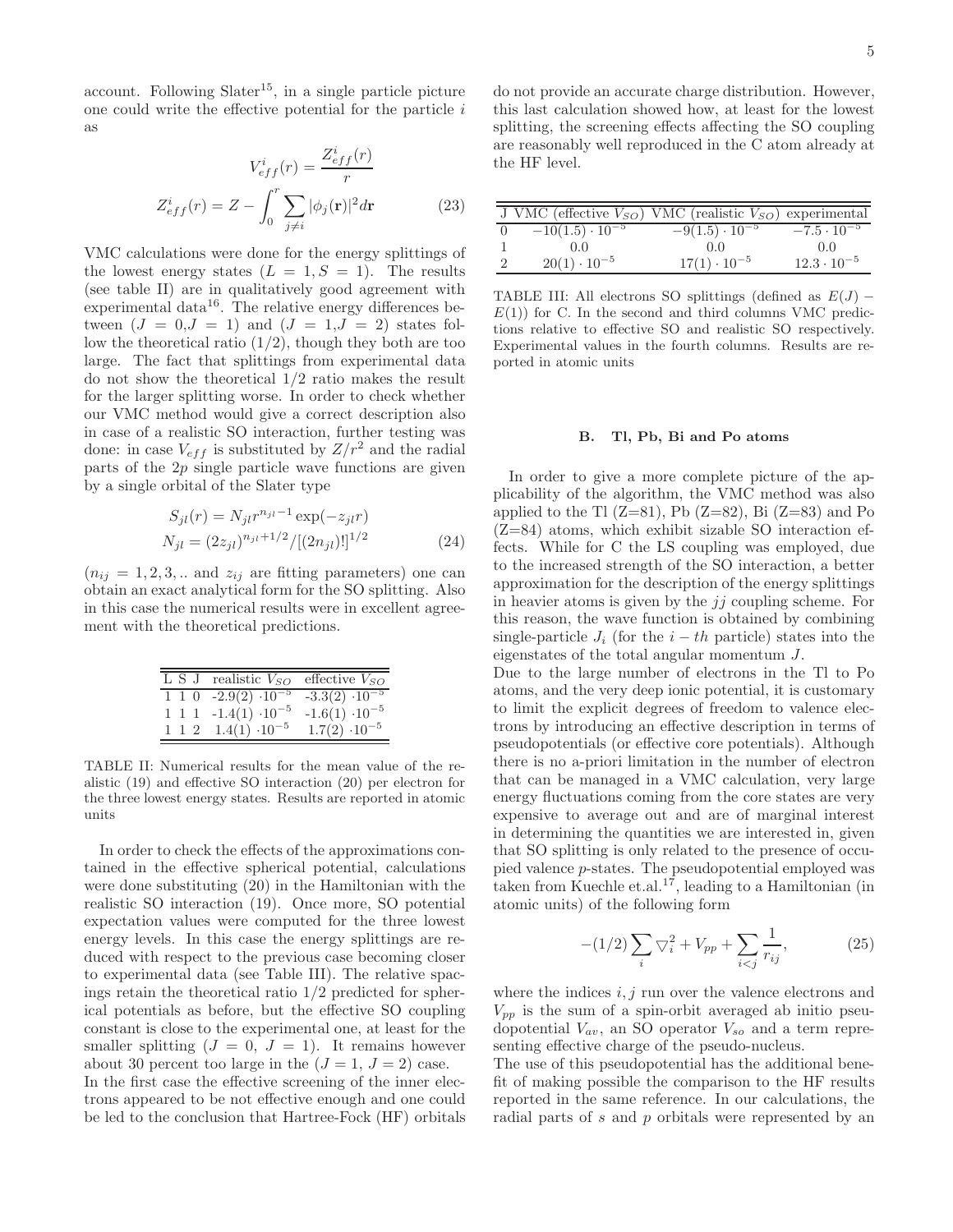expansion in four uncontracted gaussians. The singleparticle orbitals optimization was performed with a variational approach using an adapted implementation of the FIRE algorithm<sup>18</sup>. This simple algorithm is based on a molecular dynamics approach to the search in the variational parameters space. The parameter evolution is driven by the forces induced by the total energy partial derivatives while appropriate cooling is introduced as parameters motion is stopped whenever the velocities directions are opposite to the forces. The forces, in turn, are computed during the VMC runs through a sampling of the wave function derivatives with respect to the parameters. Given the form of the trial wave function  $\psi_T$ , the corresponding differentiation of the energy expectation according to a parameter  $\alpha$  is given by

$$
\partial_{\alpha} E_{\psi_T} = \partial_{\alpha} \frac{\langle \psi_T | H | \psi_T \rangle}{\langle \psi_T | \psi_T \rangle} \tag{26}
$$

and can be evaluated following the method also employed by Sorella<sup>13,19</sup>, as

$$
-2 \frac{\langle \psi_T | H | \psi_T \rangle \langle \psi_T | \partial_\alpha | \psi_T \rangle}{(\langle \psi_T | \psi_T \rangle)^2} + 2 \frac{\langle \psi_T | H \partial_\alpha | \psi_T \rangle}{\langle \psi_T | \psi_T \rangle}.
$$
\n(27)

Given the physical relevance of SO splittings in the heavy atoms here considered, the influence of correlation effects was investigated by introducing in the wave function a Jastrow factor<sup>3</sup> of the Pade' form:

$$
J(\mathbf{R}) = exp\left(\sum_{i,j}^{N} V(r_{ij})\right)
$$

$$
V(r i_{ij}) = -\frac{r_{ij}}{4(1 + ar_{ij})}
$$
(28)

being a a variational parameter. This factor introduces two body correlations, which in VMC calculations are usually necessary to obtain a realistic description of the correlation energy. In principle, the Jastrow factor should depend on the relative spin state of the electron pair. In presence of SO interactions inducing a spin rotation, this requirement would lead to a correlated wave function of the form  $\prod_{i,j} f_{\sigma\sigma}(r_{ij}) \vec{\sigma}_i \cdot \vec{\sigma}_j$ , which would in turn imply the necessity of computing a sum over all the possible two electron spin states. This sum grows as  $2^N$ , and becomes very quickly unmanageable. For this reason we prefer, for the moment, to completely neglect the spin dependence in the two-body wave function, focusing on the gross effect of introducing the short range correlations induced by the Coulomb potential. We stress, however, that the introduction of correlation effects already implies a huge improvement with respect to the HF method, keeping the computational cost at a reasonable level.

In computing the SO splittings, the lowest states corresponding to the total angular momentum  $J$  eigenvalues, obtained from the multiple occupation of single particle p orbitals were considered for each atom. Comparing for instance Pb and C, despite the equal number of valence electrons, due to the diverse couplings  $(jj \text{ and } LS, \text{ re-}$ spectively), these show different splitting patterns. In particular, for Pb the  $(J = 0, J = 1)$  splitting is larger than the difference between  $(J = 1, J = 2)$ .

VMC results are reported in table IV together with the  $HF$  results of Kuechle<sup>17</sup> and the corresponding experimental values<sup>20</sup>. Calculations were also performed in absence of correlation, by removing the jastrow factor. Since in this case the trial function is given by the Slater determinant of spinors we can compare our results with the corresponding HF calculation. A good compatibility is found. Interestingly, correlation effects on the SO splittings appear to be smaller than the statistical error, suggesting that SO effects are mainly determined by the single particle properties of the wave function. From the comparison among the different data sets we confirm that our VMC calculation shows the correct ordering of the SO splittings among the states considered. Indeed, our energy differences agree with the other two data sets essentially within the statistical error bars.

|                | J.             | VMC uncorrelated VMC+jastrow |          | HF    | experimental |
|----------------|----------------|------------------------------|----------|-------|--------------|
| T <sup>1</sup> |                |                              |          |       |              |
|                | 1/2            | 0.0                          | 0.0      | 0.0   | 0.0          |
|                | 3/2            | 0.030(5)                     | 0.031(5) | 0.033 | 0.035        |
| P <sub>b</sub> |                |                              |          |       |              |
|                | 0              | 0.0                          | 0.0      | 0.0   | 0.0          |
|                | 1              | 0.032(4)                     | 0.033(4) | 0.029 | 0.035        |
|                | $\overline{2}$ | 0.044(5)                     | 0.045(5) | 0.046 | 0.048        |
| Bi             |                |                              |          |       |              |
|                | 3/2            | 0.0                          | 0.0      | 0.0   | 0.0          |
|                | 3/2            | 0.054(4)                     | 0.048(6) | 0.057 | 0.052        |
|                | 5/2            | 0.074(5)                     | 0.070(4) | 0.078 | 0.070        |
| P <sub>0</sub> |                |                              |          |       |              |
|                | $\mathcal{D}$  | 0.0                          | 0.0      | 0.0   | 0.0          |
|                | $\theta$       | 0.049(8)                     | 0.043(8) | 0.042 | 0.034        |
|                |                | 0.080(6)                     | 0.077(5) | 0.071 | 0.076        |

TABLE IV: SO splittings for Tl, Pb, Bi and Po. The second and third columns contain uncorrelated and correlated VMC results respectively. The fourth and fifth columns report HF results by Kuechle and the relative experimental values<sup>20</sup>. States associated with zero splitting values are taken as a reference. Results are reported in atomic units

#### IV. CONCLUSIONS

We introduced an extension of the VMC method capable to realistically describe spin-orbit splittings in heavy atoms. Calculations were tested first in the light C atom, and then extended to a set of heavier open p-shell atoms (Ti to Po). We demonstrated that the algorithm provides correct evaluation of the underlying integrals and, remarkably, leads to sufficient accuracy for resolving the small SO energy differences.

For the case of the carbon atom the small SO splitting is